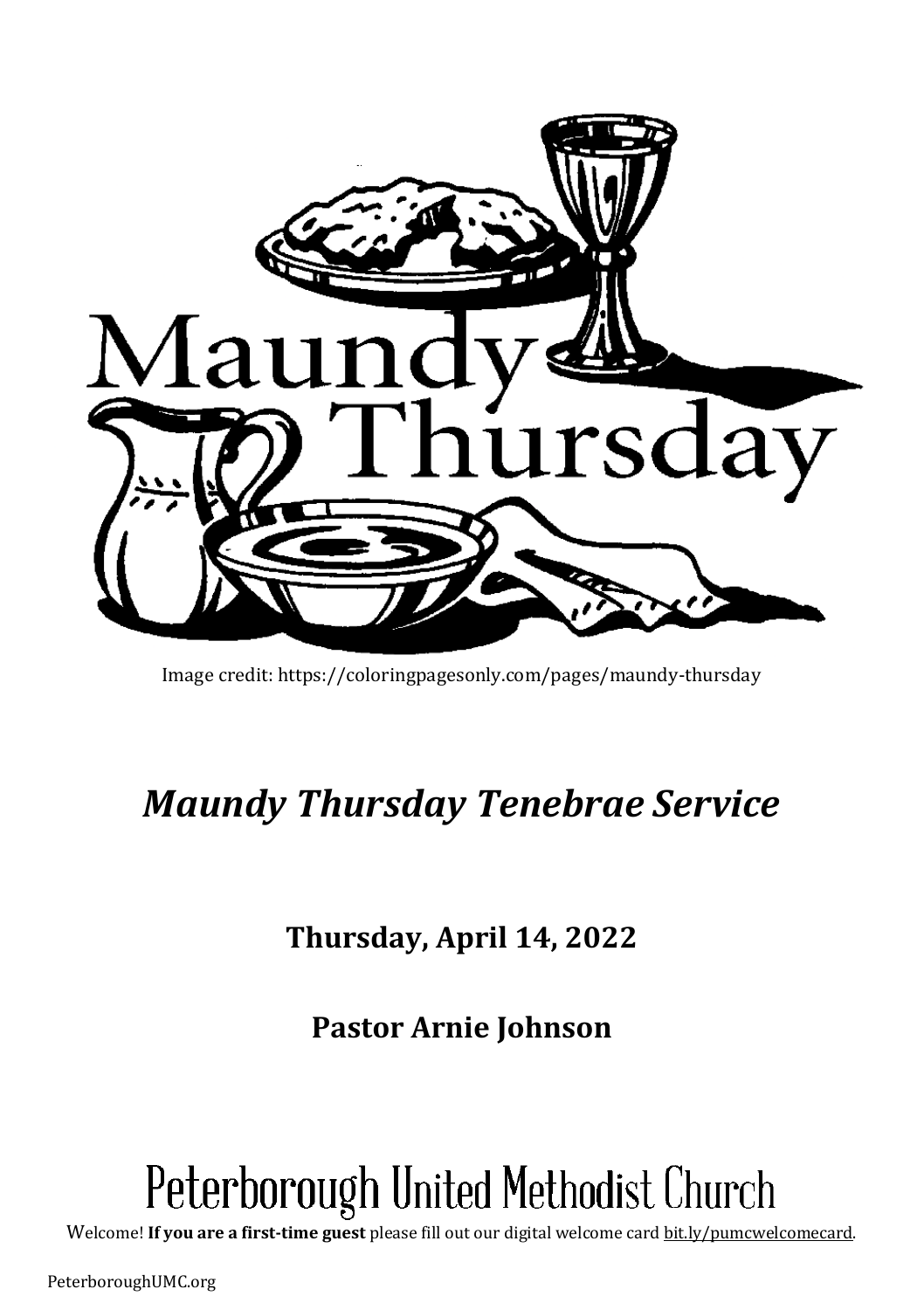

# **PETERBOROUGH** ,United Methodist Church

WELCOME Leader The Lord be with you. **And also with you.** Great is the Lord, **and greatly to be praised!**

CALL TO WORSHIP WorshipOfferings.blogspot.com Liturgist The One who has Created and is Creating invites us here. **As followers of the Word-Made-Flesh we gather for worship.** The One who works in us and others by the Spirit, **moves in and around us as we gather to eat, to pray, to sing, and to listen together.** As a community gathered in both physical and virtual space, **let us worship together.** OPENING PRAYER WorshipOfferings.blogspot.com Liturgist OK God, the world is a bit of a mess right now, **so we need to hear a word of hope, we need to be reminded who we were created to be.** In this time together, as we break bread together, as we share our prayers, as we sing our faith, **speak to our hearts, embolden us, remind us of what is possible.** We gather of followers of Jesus the Christ, we pray in his name. **Amen** ~\*HYMN Come Down, O Love Divine UMH 475 1 **Come down O love divine**

**Seek Thou this soul of mine And visit it with Thine own ardour glowing O Comforter draw near Within my heart appear and kindle it Thy holy flame bestowing**

PeterboroughUMC.org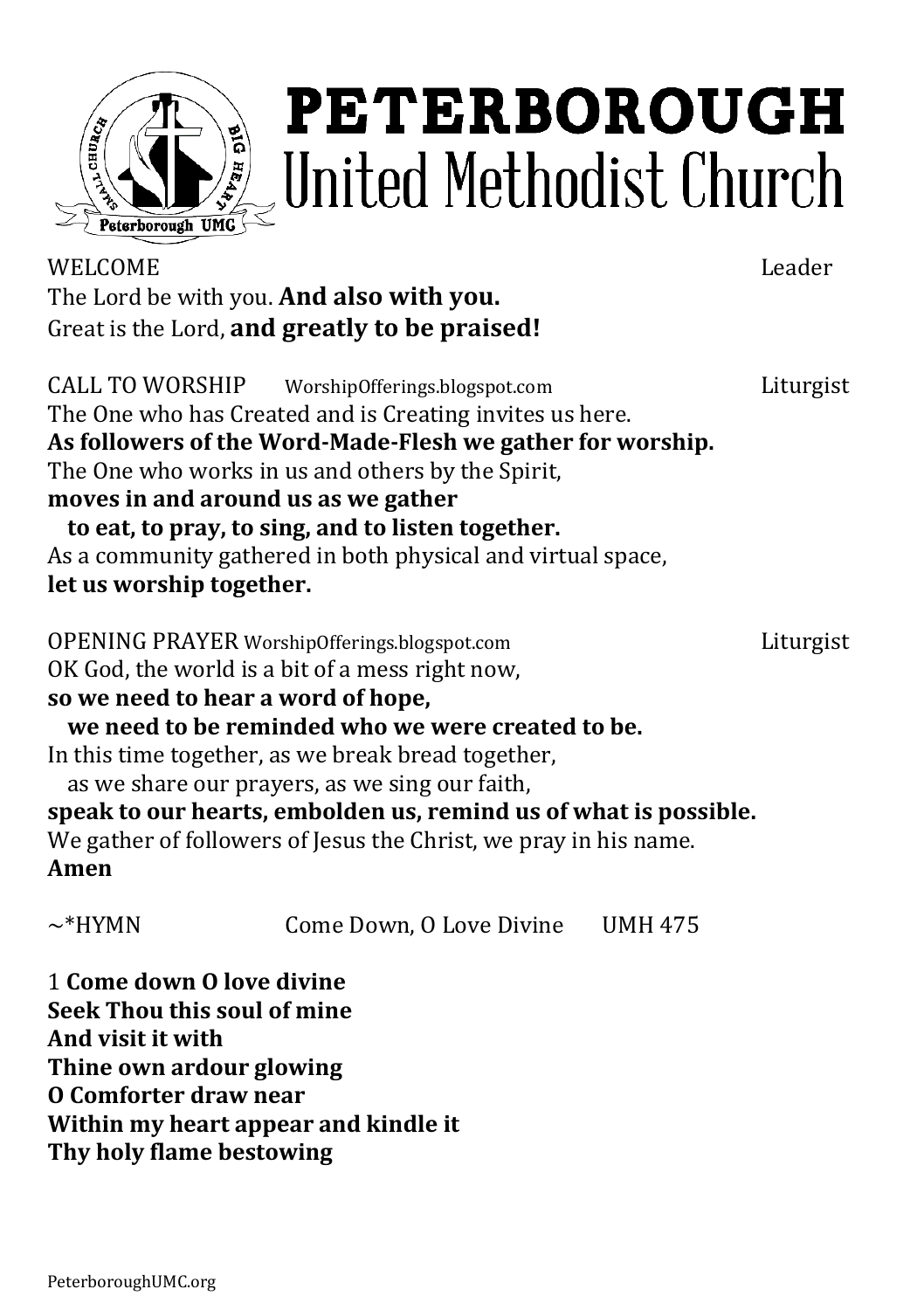2 **O let it freely burn Till earthly passions turn To dust and ashes In its heat consuming And let Thy glorious light Shine ever on my sight And clothe me round The while my path illuming**

3 **And so the yearning strong With which the soul will long Shall far outpass the power Of human telling For none can guess its grace Till Love become a place Wherein the Holy Spirit Makes a dwelling**

SCRIPTURE *1 Corinthians 11: 23-26 Pew Bible T p 163* Liturgist For I received from the Lord what I also handed on to you, that the Lord Jesus on the night when he was betrayed took a loaf of bread, and when he had given thanks, he broke it and said, "This is my body that is for you. Do this in remembrance of me." In the same way he took the cup also, after supper, saying, "This cup is the new covenant in my blood. Do this, as often as you drink it, in remembrance of me." For as often as you eat this bread and drink the cup, you proclaim the Lord's death until he comes.

The word of God for the people of God. **Thanks be to God.**

ANTHEM Choir

INVITATION TO CELEBRATION OF COMMUNION UMH 7 Leader Christ our Lord invites to his table all who love him, who earnestly repent of their sin and seek to live in peace with one another. Therefore, let us confess our sin before God and one another.

CONFESSION AND THE GREAT THANKSGIVING Congregation **Merciful God, we confess that we have not loved you with our whole heart.**

**We have failed to be an obedient church.**

**We have not done your will, we have broken your law, we have rebelled against your love, we have notloved our neighbors, and we have not heard the cry of the needy.**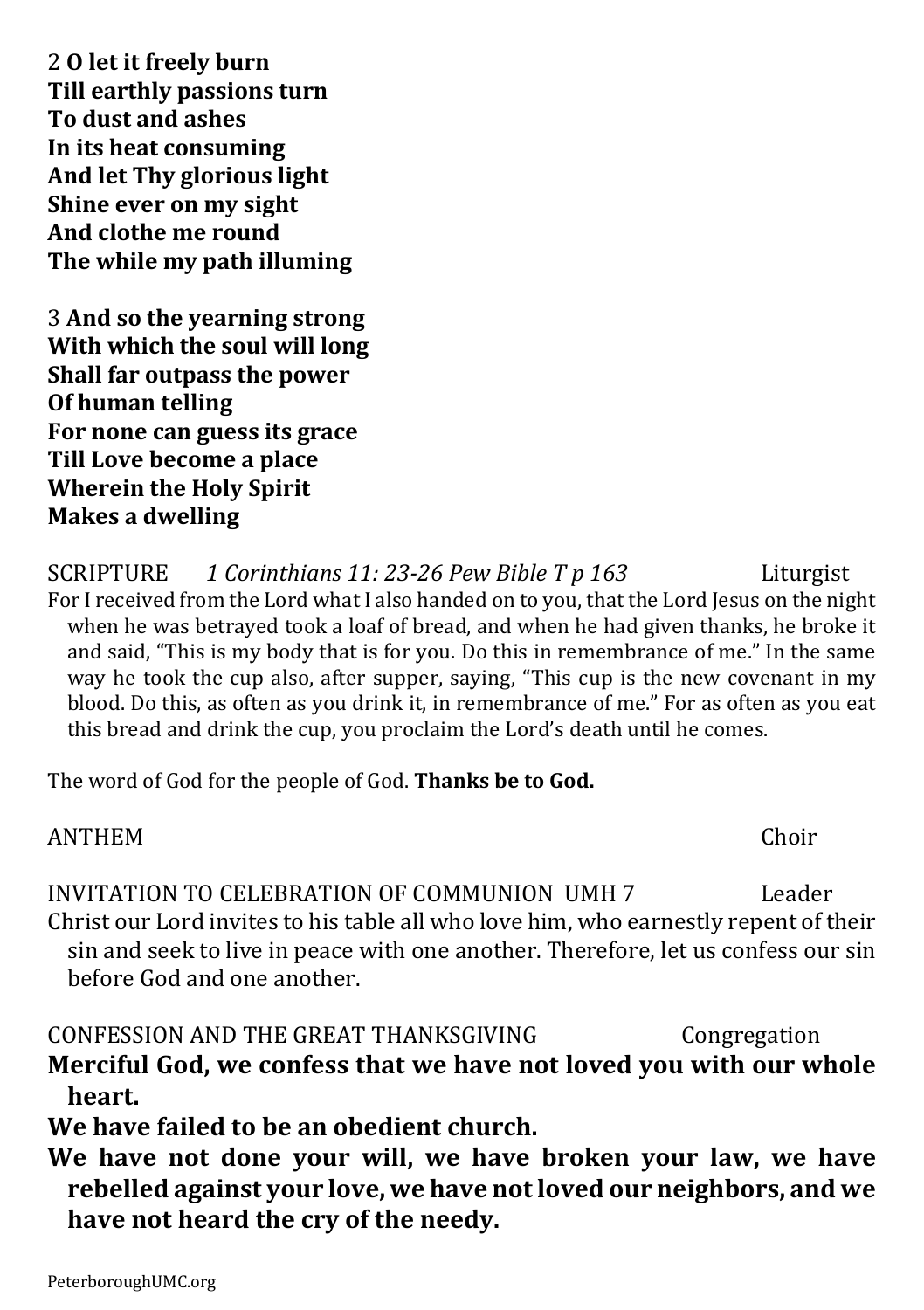### **Forgive us, we pray. Free us for joyful obedience,through Jesus Christ our Lord. Amen.**

Hear the good news: Christ died for us while we were yet sinners; that proves God's love toward us. In the name of Jesus Christ, you are forgiven!

### **In the name of Jesus Christ, you are forgiven!**

The Lord be with you. **And also with you.** Lift up your hearts. **We lift them up to the Lord.** Let us give thanks to the Lord our God. **It is right to give our thanks and praise.**

- It is right, and a good and joyful thing, always and everywhere to give thanks to you, Father Almighty, creator of heaven and earth. You formed us in your image and breathed into us the breath of life. When we turned away, and our love failed, your love remained steadfast. You delivered us from captivity, made covenant to be our sovereign God, and spoke to us through the prophets.
- And so, with your people on earth and all the company of heaven we praise your name and join their unending hymn:

### **Holy, holy, holy Lord, God of power and might, heaven and earth are full of your glory. Hosanna in the highest. Blessed is he who comes in the name of the Lord. Hosanna in the highest.**

- Holy are you, and blessed is your Son Jesus Christ. Your Spirit anointed him to preach good news to the poor, to proclaim release to the captives and recovering of sight to the blind, to set at liberty those who are oppressed, and to announce that the time had come when you would save your people. He healed the sick, fed the hungry, and ate with sinners. By the baptism of his suffering, death, and resurrection you gave birth to your Church, delivered us from slavery to sin and death, and made with us a new covenant by water and the Spirit. When the Lord Jesus ascended, he promised to be with us always, in the power of your Word and Holy Spirit.
- On the night in which he gave himself up for us, he took bread, gave thanks to you, broke the bread, gave it to his disciples, and said:

### **"Take, eat; this is my body which is given for you. Do this in remembrance of me."**

When the supper was over, he took the cup, gave thanks to you, gave it to his disciples, and said: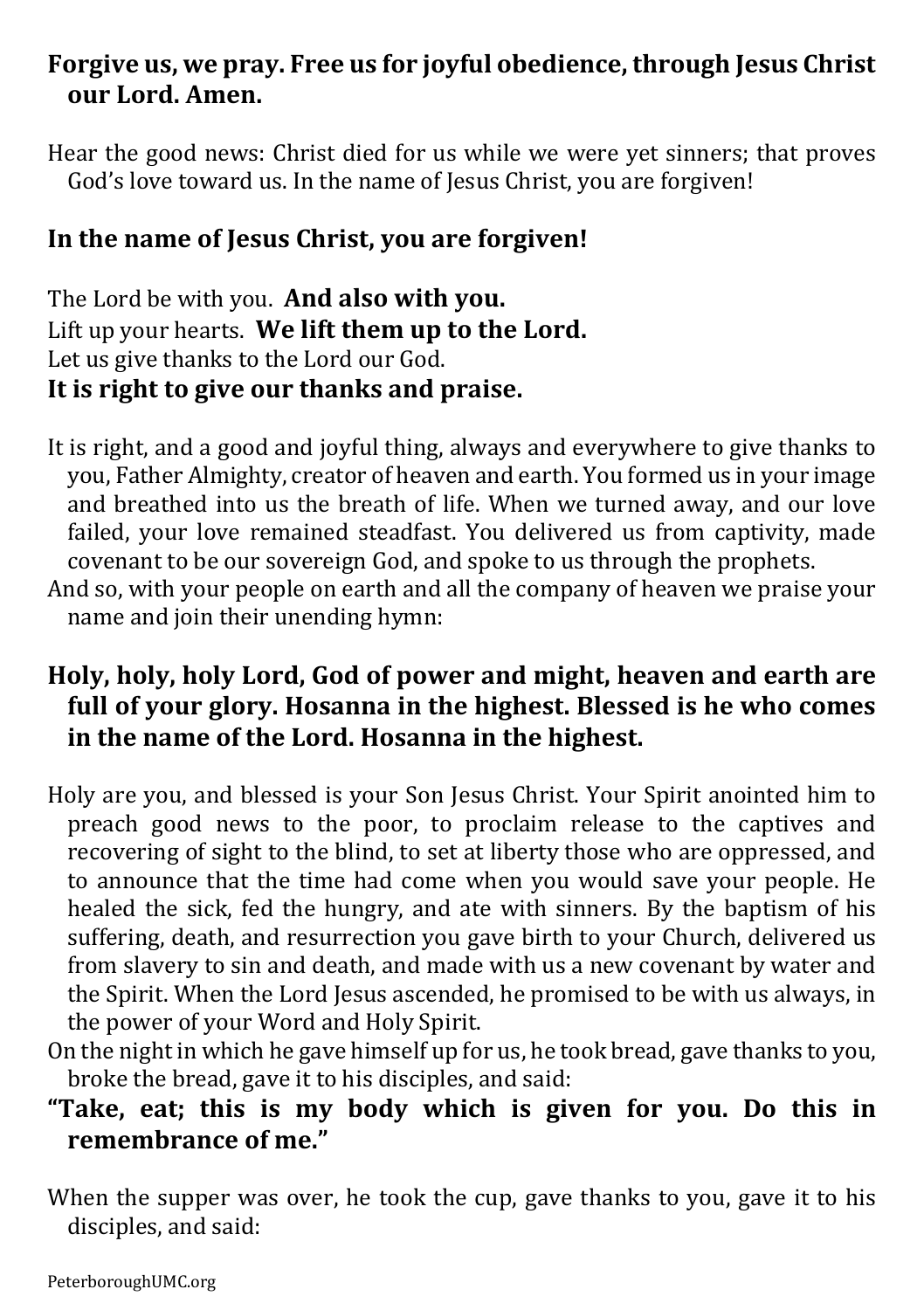### **"Drink from this, all of you; this is my blood of the new covenant, poured out for you and for many for the forgiveness of sins. Do this, as often as you drink it, in remembrance of me."**

And so, in remembrance of these your mighty acts in Jesus Christ, we offer ourselves in praise and thanksgiving as a holy and living sacrifice, in union with Christ's offering for us, as we proclaim the mystery of faith.

### **Christ has died; Christ is risen; Christ will come again.**

Pour out your Holy Spirit on us gathered here, and on these gifts of bread and wine. Make them be for us the body and blood of Christ, that we may be for the world the body of Christ, redeemed by his blood. By your Spirit make us one with Christ, one with each other, and one in ministry to all the world, until Christ comes in final victory and we feast at his heavenly banquet. Through your Son Jesus Christ, with the Holy Spirit in your holy Church, all honor and glory is yours, almighty Father, now and for ever. **Amen.**

And now with the confidence of children of God, let us pray.

~THE LORD'S PRAYER UMH 895 Leader

- **Our Father who art in heaven, hallowed be thy name, thy kingdom come,**
- **Thy will be done, on earth as in heaven.**
- **Give us this day our daily bread.**
- **And forgive us our trespasses as we forgive those who trespass against us.**
- **Lead us not in to temptation, but deliver us from evil.**

**For Thine is the kingdom, and the power, and the glory forever. Amen.**

GIVING THE BREAD AND CUP The body of Christ, given for you. **Amen.** The blood of Christ, given for you. **Amen.**

PRAYER AFTER RECEIVING COMMUNION Leader

- **Eternal God, we give you thanks for this holy mystery in which you have given yourself to us.**
- **Grant that we may go into the world in the strength of your Spirit, to give ourselves for others, in the name of Jesus Christ our Lord. Amen.**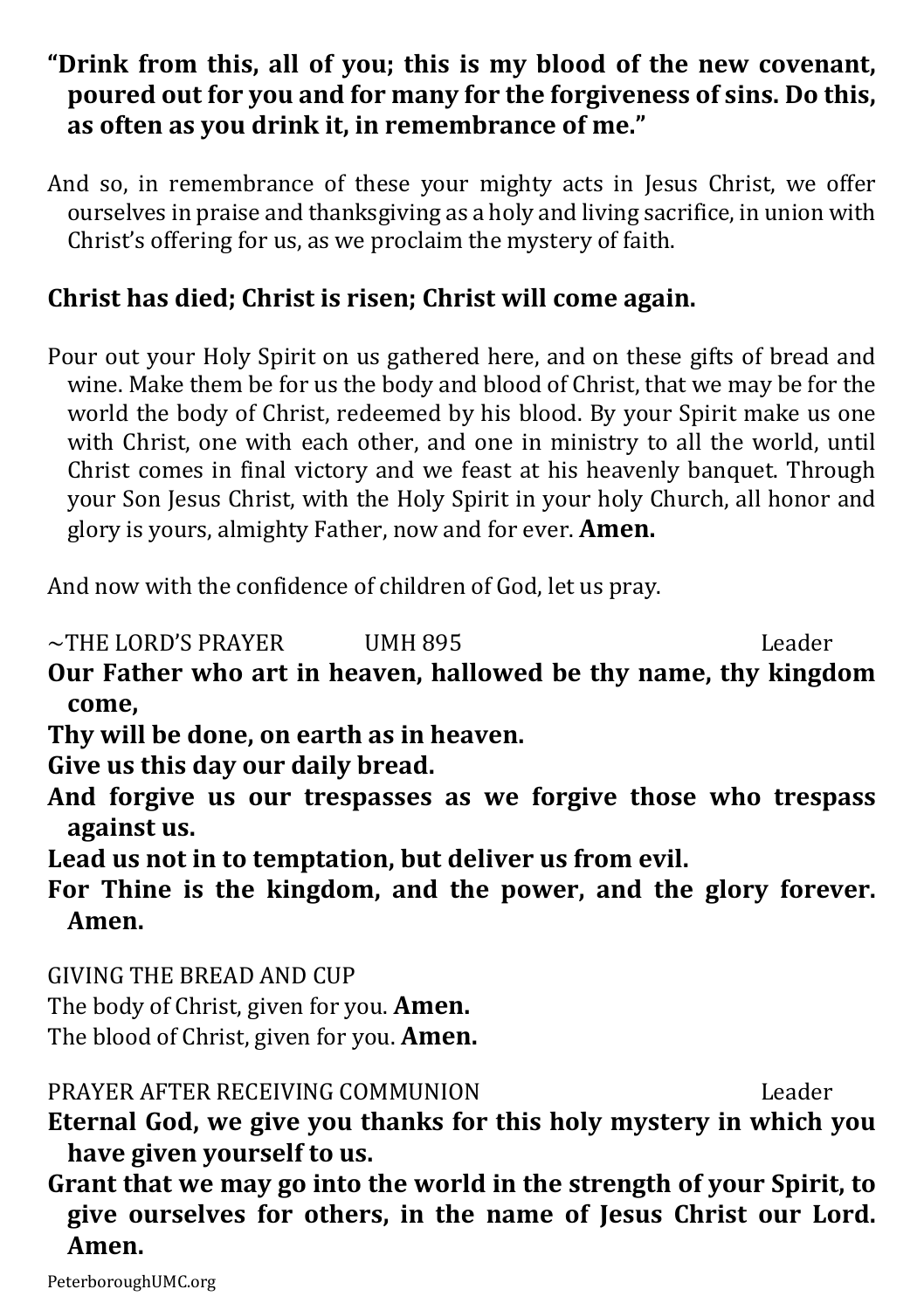### A SERVICE OF TENEBRAE THE PASSION OF JESUS CHRIST

### GREETING Liturgist

God is light, in whom there is no darkness at all.

### **Jesus Christ is the light of the world.**

And this is the judgment, that the light has come into the world,

### **and we loved darkness rather than light.**

1 Reader: Jim Poplin

Jesus . . . went forth with his disciples across the Kidron valley, where there was a garden, which he and his disciples entered.

Now Judas, who betrayed him, also knew the place; for Jesus often met there with his disciples. So Judas, procuring a band of soldiers and some officers from the chief priests and the Pharisees, went there with lanterns and torches and weapons. Then Jesus, knowing all that was to befall him, came forward and said to them, "Whom do you seek?" They answered him, "Jesus of Nazareth." Jesus said to them, "I am he." Judas, who betrayed him, was standing with them. When he said to them,"I am he,"they drew back and fell to the ground. Again he asked them, "Whom do you seek?" And they said,"Jesus of Nazareth. "Jesus answered, "I told you that I am he; so, if you seek me, let these men go." This was to fulfill the word which he had spoken, "I did not lose a single one of those whom you gave me." Then Simon Peter, having a sword, drew it and struck the high priest's slave and cut off his right ear. The slave's name was Malchus. Jesus said to Peter, "Put your sword into its sheath; shall I not drink the cup which the Father has given me?"

2 Reader: Andy Wallenstein

So, the band of soldiers and their captain and the officers of the Judean authorities seized Iesus and bound him. First they led him to Annas; for he was the fatherin-law of Caiaphas, who was high priest that year. It was Caiaphas who had given counsel to the religious authorities that it was expedient that one man should die for the people.

3 Reader: Linda Wallenstein

Simon Peter followed Jesus, and so did another disciple.

As this disciple was known to the high priest, he entered the court of the high priest along with Jesus, while Peter stood outside at the door. So the other disciple, who was known to the high priest, went out and spoke to the woman who guarded the gate, and brought Peter in. The woman who guarded the gate said to Peter, "Are not you also one of this man's disciples?" He said, "I am not." Now the servants and officers had made a charcoal fire, because it was cold, and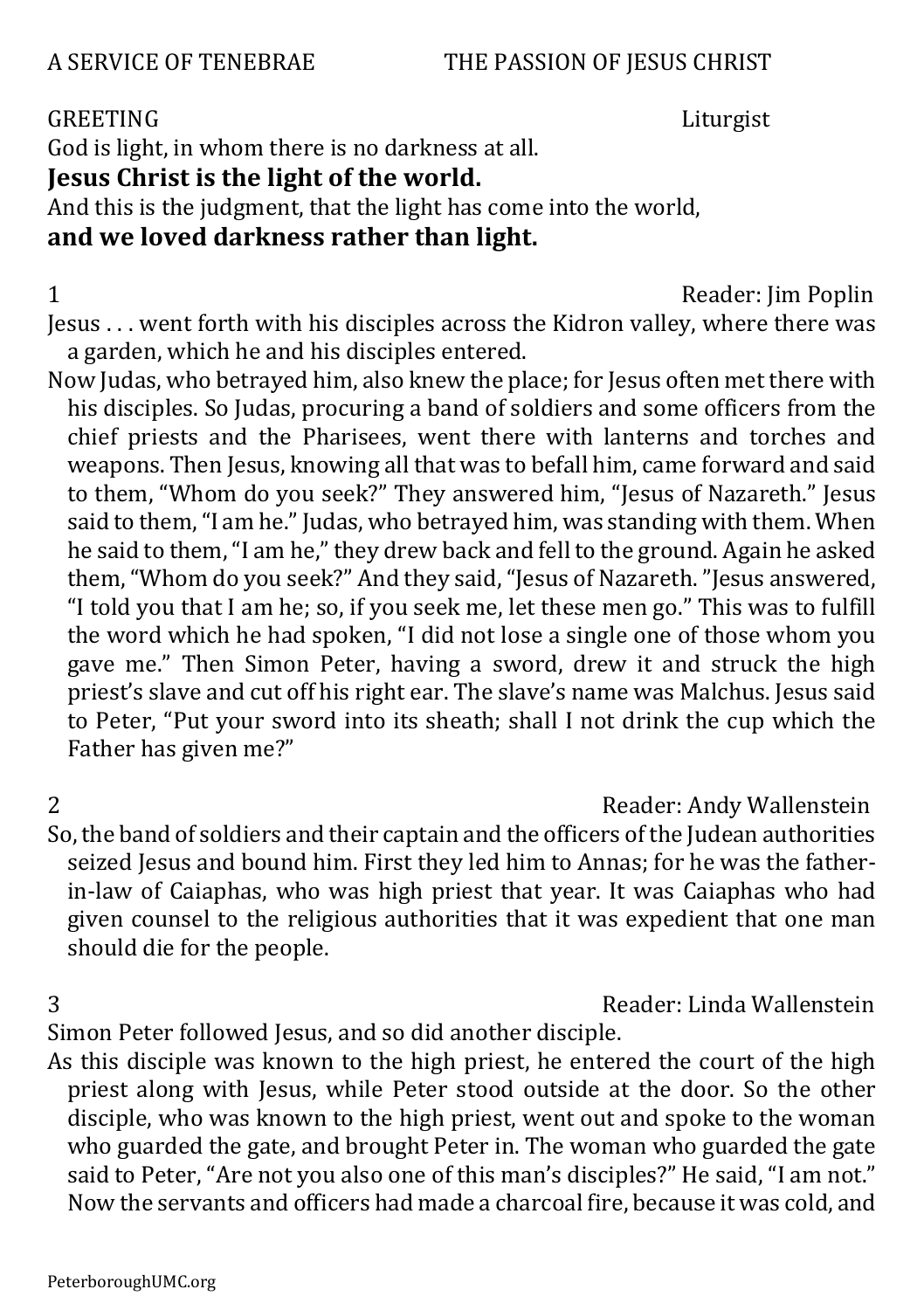they were standing and warming themselves; Peter also was with them, standing and warming himself.

### 4 Reader: Ellen Derby

The high priest then questioned Jesus about his disciples and his teaching. Jesus answered him, "I have spoken openly to the world; I have always taught in synagogues and in the temple, where all Jewish people come together; I have said nothing secretly. Why do you ask me? Ask those who have heard me, what I said to them; they know what I said." When he had said this, one of the officers standing by struck Jesus with his hand, saying,"Is that how you answer the high priest?" Jesus answered him, "If I have spoken wrongly, bear witness to the wrong; but if I have spoken rightly, why do you strike me?" Annas then sent him bound to Caiaphas the high priest.

5 Reader: Justine Gaskamp

Now Simon Peter was standing and warming himself. They said to him, "Are not you also one of his disciples?" He denied it and said, "I am not."

One of the servants of the high priest, a kinsman of the man whose ear Peter had cut off, asked, "Did I not see you in the garden with him?" Peter again denied it; and at once the cock crowed.

6 Reader: Russell Gaskamp

Then they led Jesus from the house of Caiaphas to Pilate's headquarters. It was early. They themselves did not enter the headquarters, so that they might not be defiled, but might eat the Passover. So Pilate went out to them and said, "What accusation do you bring against this man?" They answered him, "If this man were not an evildoer, we would not have handed him over." Pilate said to them, "Take him yourselves and judge him by your own law." The religious authorities said to him, "It is not lawful for us to put any man to death." This was to fulfill the word which Jesus had spoken to show by what death he was to die.

### 7 Reader: Jeff Hipp

Pilate entered the headquarters again and called Jesus, and said to him, "Are you the King of the Jews?" Jesus answered, "Do you say this of your own accord, or did others say it to you about me?" Pilate answered, "Am I a Jew? Your own nation and the chief priests have handed you over to me; what have you done?" Jesus answered, "My kingship is not of this world; if my kingship were of this world, my servants would fight, that I might not be handed over to the religious authorities; but my kingship is not from the world." Pilate said to him, "So you are a king?" Jesus answered, "You say that I am a king.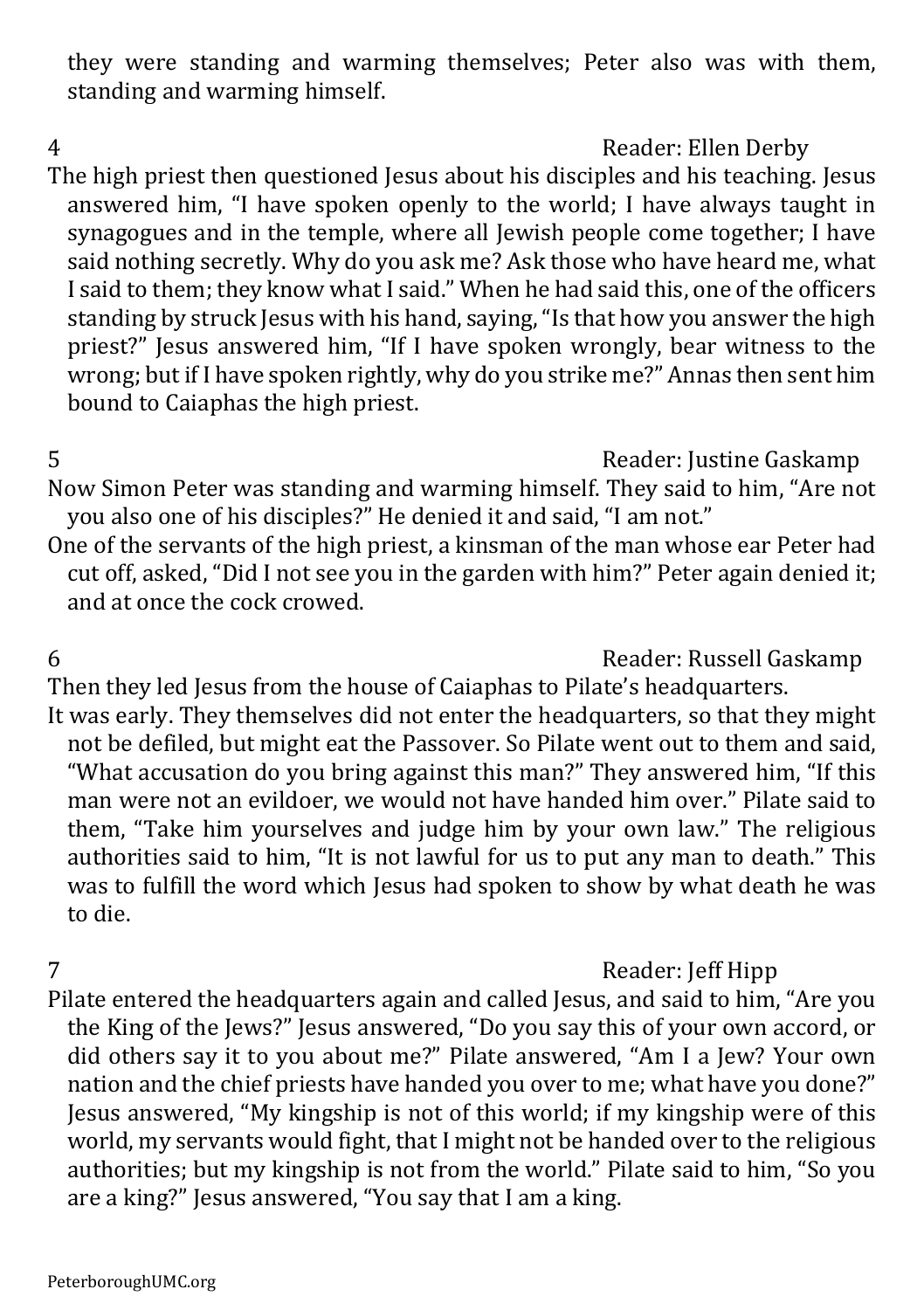For this I was born, and for this I have come into the world, to bear witness to the truth. Every one who is of the truth hears my voice." Pilate said to him, "What is truth?"

### 8 **Reader: Eli Hipp**

After Pilate had said this, he went to the religious authorities again, and told them, "I find no crime in him. But you have a custom that I should release one man for you at the Passover; will you have me release for you the King of the Jews?" They cried out again, "Not this man, but Barabbas!" Now Barabbas was a robber.

### 9 Reader: Laura Constantine

Then Pilate took Jesus and scourged him. And the soldiers plaited a crown of thorns, and put it on his head, and arrayed him in a purple robe; they came up to him, saying, "Hail, King of the Jews!" and struck him with their hands. Pilate went out again, and said to them, "See, I am bringing him out to you, that you may know that I find no crime in him." So Jesus came out, wearing the crown of thorns and the purple robe. Pilate said to them, "Behold the man!" When the chief priests and the officers saw him, they cried out,"Crucify him, crucify him!" Pilate said to them, "Take him yourselves and crucify him, for I find no crime in him." The religious authorities answered him, "We have a law, and by that law he ought to die, because he has made himself the Son of God." When Pilate heard these words, he was the more afraid; he entered the headquarters again and said to Jesus, "Where are you from?" But Jesus gave no answer. Pilate therefore said to him, "You will not speak to me? Do you not know that I have power to release you, and power to crucify you?" Jesus answered him, "You would have no power over me unless it had been given you from above; therefore, he who delivered me to you has the greater sin."

### 10 Reader: Kristel Gatcombe

Upon this Pilate sought to release him, but the religious authorities cried out, "If you release this man, you are not Caesar's friend; every one who makes himself a king sets himself against Caesar." When Pilate heard these words, he brought Jesus out and sat down on the judgment seat at a place called The Pavement, and in Hebrew, Gab'·ba·tha. Now it was the day of Preparation of the Passover; it was about the sixth hour. He said to the religious authorities, "Behold your King!" They cried out, "Away with him, away with him, crucify him!" Pilate said to them, "Shall I crucify your King?" The chief priests answered, "We have no king but Caesar." They handed him over to them to be crucified.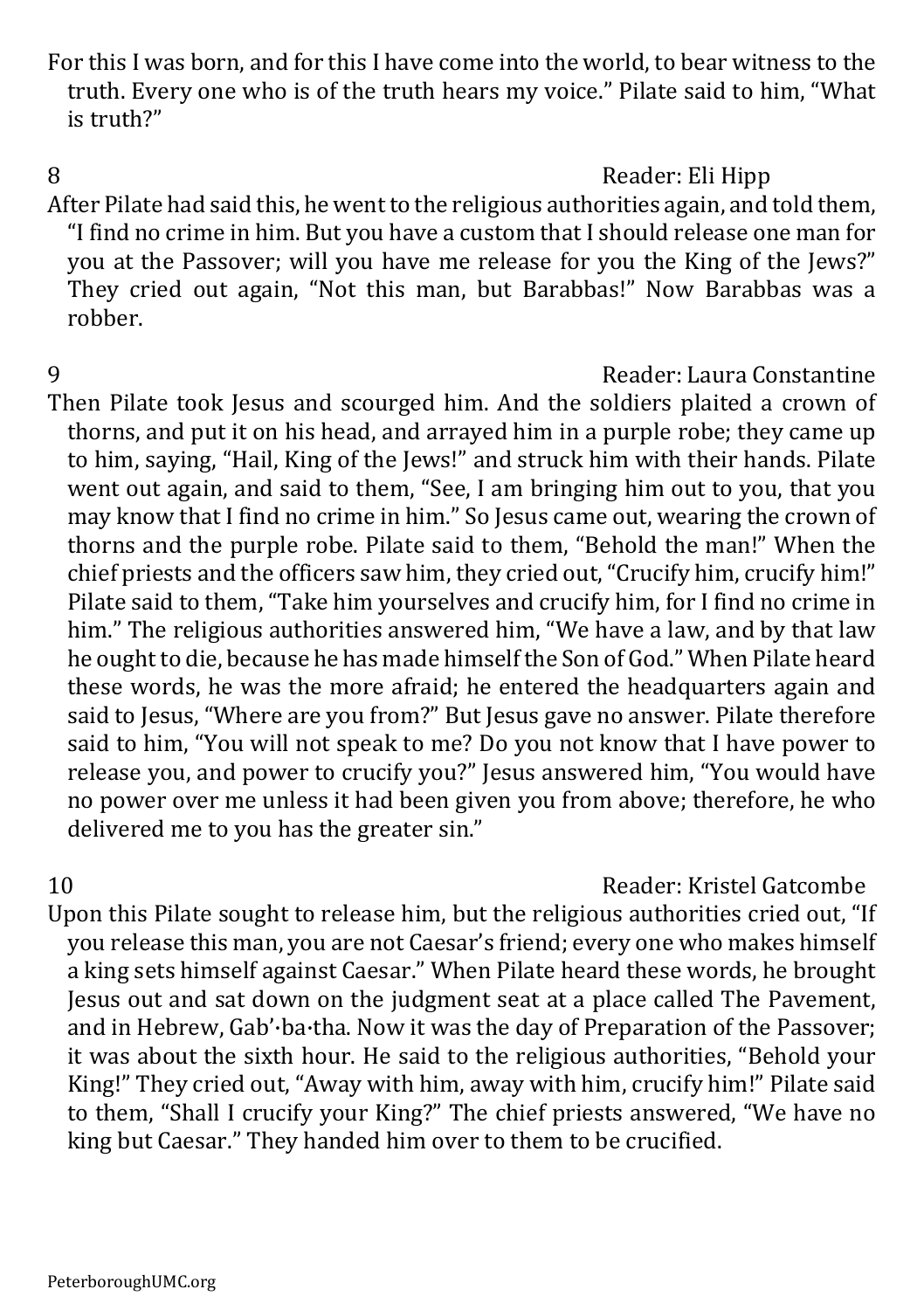### 11 **11** Reader: Steve Gatcombe So they took Jesus, and he went out, bearing his own cross, to the place called the place of a skull, which is called in Hebrew, Gol'·go·tha. There they crucified him, and with him two others, one on either side, and Jesus between them. Pilate also wrote a title and put it on the cross; it read, "Jesus of Nazareth, the King of the Jews." Many of the Judeans read this title, for the place where Jesus was crucified was near the city; and it was written in Hebrew, in Latin, and in Greek. The Jewish chief priests then said to Pilate, "Do not write, 'The King of the Jews,' but, 'This man said, I am King of the Jews.'" Pilate answered, "What I have written I have written."

- 12 Reader: Wendy Dunning When the soldiers had crucified Jesus they took his garments and made four parts, one for each soldier; also his tunic. But the tunic was without seam, woven from top to bottom; so they said to one another, "Let us not tear it, but cast lots for it to see whose it shall be." This was to fulfill the scripture, "They parted my garments among them, and for my clothing they cast lots."
- 13 Reader: Richard Dunning So the soldiers did this. But standing by the cross of Jesus were his mother, and his mother's sister, Mary the wife of Clopas, and Mary Magdalene. When Jesus saw his mother, and the disciple whom he loved standing near, he said to his mother, "Woman, behold, your son!" Then he said to the disciple, "Behold, your mother!" And from that hour the disciple took her to his own home.

14 Reader: Christine Robidoux After this Jesus, knowing that all was now finished, said (to fulfill the scripture), "I thirst." A bowl full of vinegar stood there; so they put a sponge full of the vinegar on hyssop and held it to his mouth. When Jesus had received the vinegar, he said, "It is finished"; and he bowed his head and gave up his spirit.

15 Reader: Susan Lindquist Since it was the day of Preparation, in order to prevent the bodies from remaining on the cross on the sabbath (for that sabbath was a high day), the religious authorities asked Pilate that their legs might be broken, and that they might be taken away. So the soldiers came and broke the legs of the first, and of the other who had been crucified with him; but when they came to Jesus and saw that he was already dead, they did not break his legs. But one of the soldiers pierced his side with a spear, and at once there came out blood and water.

He who saw it has borne witness—his testimony is true, and he knows that he tells the truth—that you also may believe.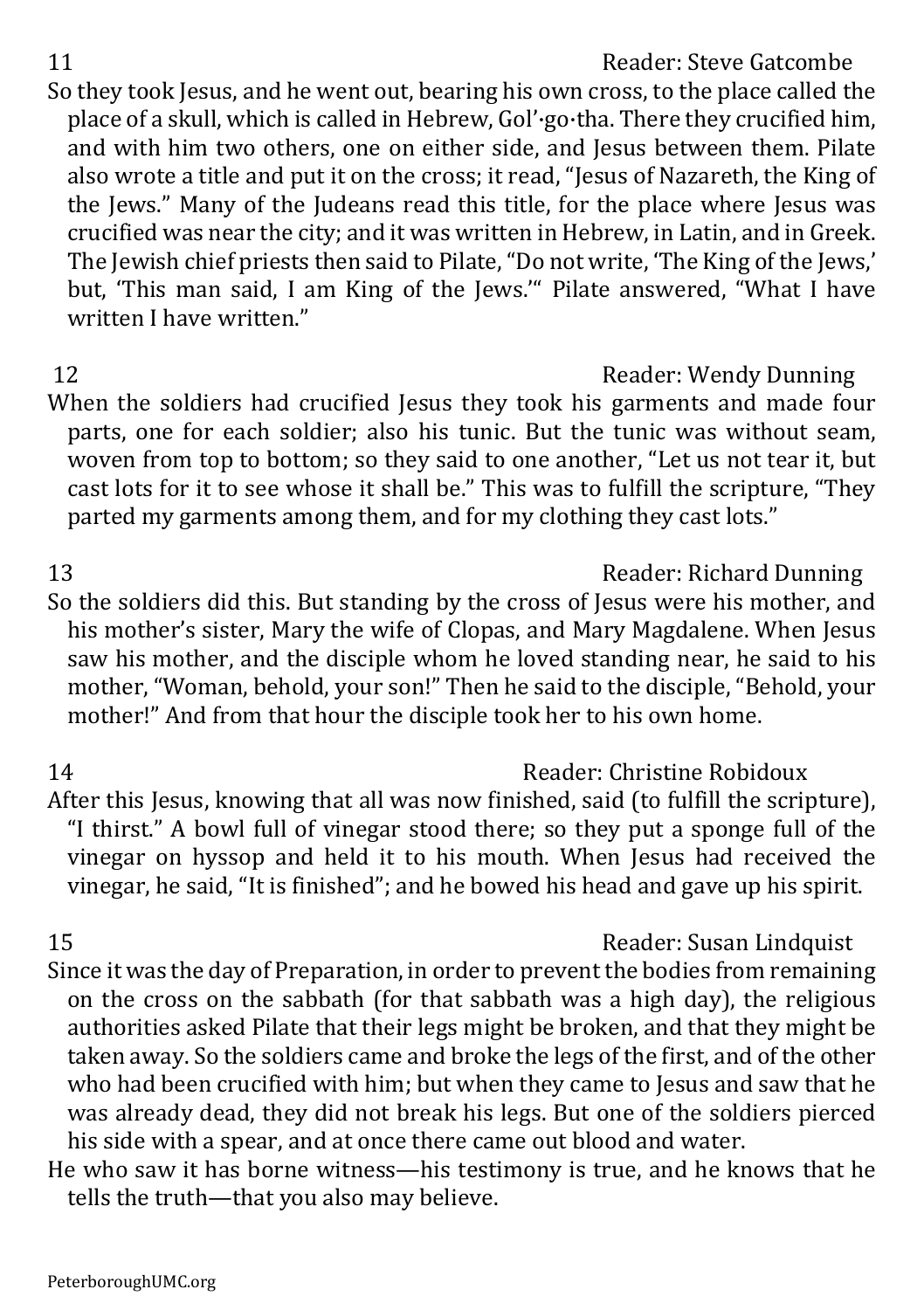PeterboroughUMC.org

For these things took place that the scripture might be fulfilled, "Not a bone of him shall be broken." And again another scripture says, "They shall look on him whom they have pierced."

16 Reader: Pastor Arnie After this Joseph of Arimathea, who was a disciple of Jesus, but secretly, for fear of the religious authorities, asked Pilate that he might take away the body of Jesus, and Pilate gave him leave. So he came and took away his body.Nicodemus also, who had at first come to him by night, came bringing a mixture of myrrh and aloes, about a hundred pounds' weight. They took the body of Jesus, and bound it in linen cloths with the spices, as is the burial custom of the Jews. Now in the place where he was crucified there was a garden, and in the garden a new tomb where no one had ever been laid. So because of the Jewish day of Preparation, as the tomb was close at hand, they laid Jesus there. (JOHN 18:1– 19:42)

*\*Invitation to silent prayer.* 

BLESSING AND DISMISSAL Leader

Go in peace. May Jesus Christ, who for our sake became obedient unto death, even death on a cross, keep you and strengthen you this night and for ever. Amen.

### **ASSISTING IN WORSHIP TODAY:**

| Leader:     | Special guest Pastor Arnie Johnson |
|-------------|------------------------------------|
| Liturgist:  | Jim Poplin                         |
| Choir:      | <b>Wendy Dunning</b>               |
| Organist:   | Gene Brochu                        |
| Production: | Hiel Lindquist                     |

### READERS:

Laura Constantine Ellen Derby Richard Dunning Wendy Dunning Justine Gaskamp Russell Gaskamp Kristel Gatcombe Steve Gatcombe

Eli Hipp Jeff Hipp Arnie Johnson Susan Lindquist Christine Robidoux Andy Wallenstein Linda Wallenstein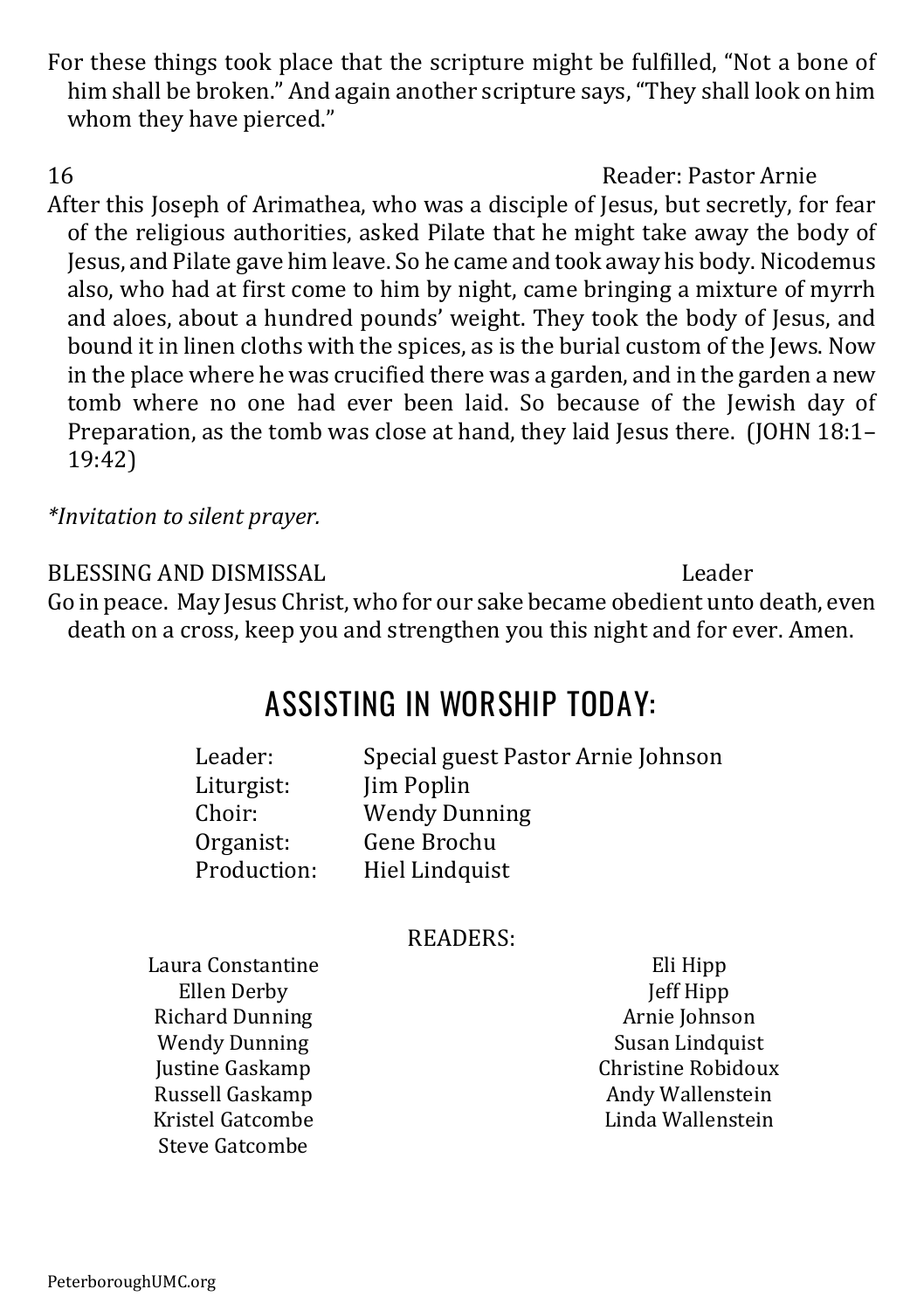

| <b>ANNOUNCEMENTS &amp; UPCOMING:</b><br>*all times in Eastern Time |                                                        |  |
|--------------------------------------------------------------------|--------------------------------------------------------|--|
| 11a                                                                | <b>Worship service</b> online via YouTube or in-person |  |
| $9a-12$                                                            | <b>Office Hours</b>                                    |  |
|                                                                    | 12-5:30p Open Sanctuary for Good Friday                |  |
| 6 <sub>p</sub>                                                     | <b>Good Friday Prayer Walk @ Marlow UMC</b>            |  |
| 12:30p                                                             | <b>Children's Easter Egg Hunt @Wallensteins</b>        |  |
|                                                                    | *contact church office if you need details             |  |
| 6:30a                                                              | <b>Sunrise Easter Sunday worship @ Marlow UMC</b>      |  |
| 11a                                                                | Easter Sunday worship in-person and online             |  |
| 1:30p                                                              | <b>Book Group *location TBD</b>                        |  |
| 7p                                                                 | <b>Finance</b> meeting                                 |  |
|                                                                    |                                                        |  |

**EVENTS:** *\*all times in Eastern Time*

**Sunday Worship** *11 am* **in-person**, 43 Concord St, Peterborough **streaming** on YouTube <http://bit.ly/joinpumcyoutube> **posted online** [bit.ly/pumcworshipvideo](http://bit.ly/pumcworshipvideo) **Book Group Online** [bit.ly/pumcbookgroup](http://bit.ly/pumcbookgroup) **Open Mic** [bit.ly/openmicpumc](https://bit.ly/openmicpumc) **Bulletins** [bit.ly/pumcbulletin](http://bit.ly/pumcbulletin) **Children's Bulletins** [bit.ly/pumckidsbulletin](http://bit.ly/pumckidsbulletin) **Digital Welcome Card** [bit.ly/pumcwelcomecard](http://bit.ly/pumcwelcomecard) **Facebook** [bit.ly/pumcfacebook](http://bit.ly/pumcfacebook) **YouTube** [bit.ly/joinpumcyoutube](http://bit.ly/joinpumcyoutube) **Instagram** [bit.ly/pumcinsta](http://bit.ly/pumcinsta) **LinkedIn** [bit.ly/pumclinkedin](https://bit.ly/pumclinkedin) **Subscribe** weekly and monthly emails [bit.ly/pumcsubscribe](http://bit.ly/pumcsubscribe)